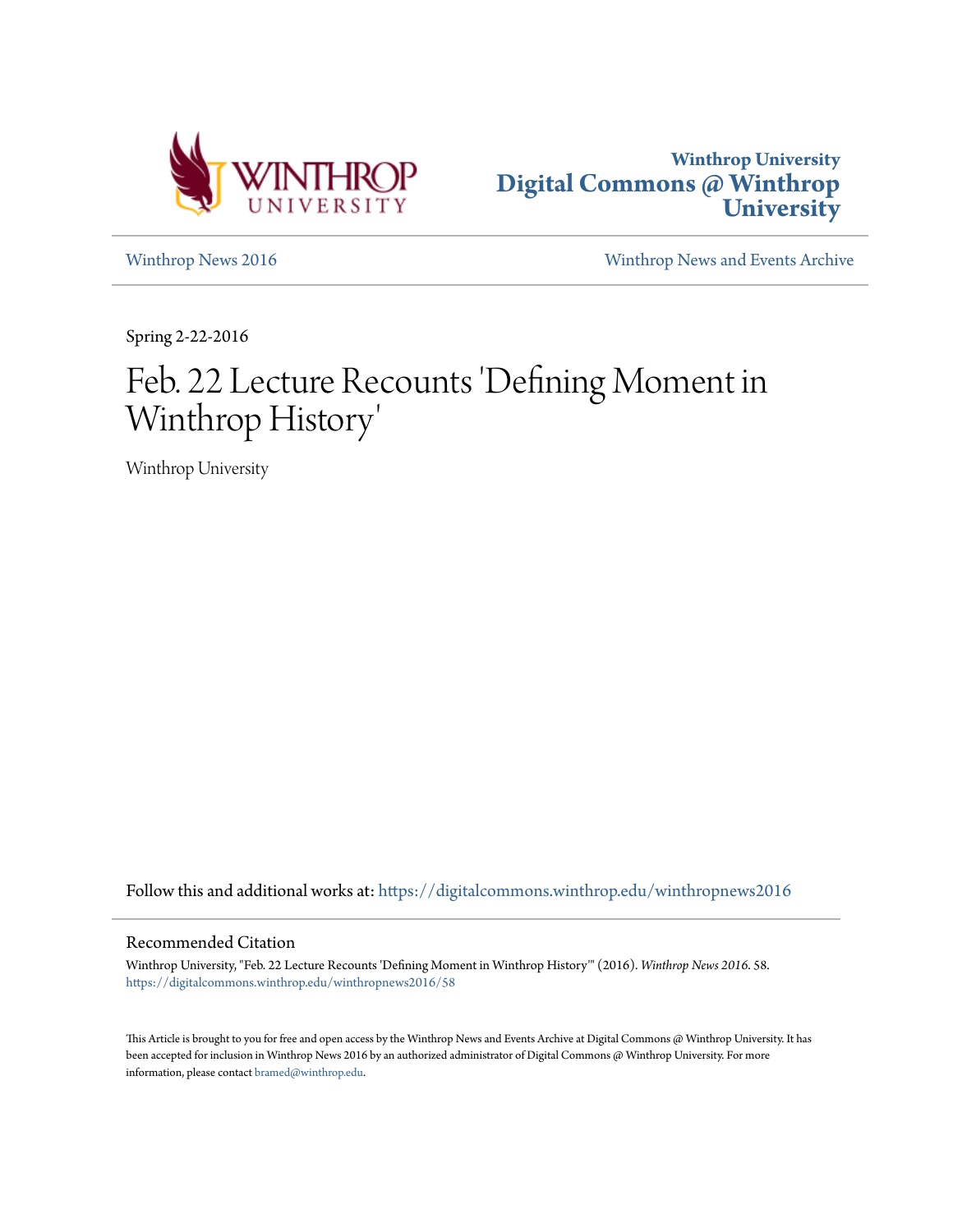







**History'**

John D. Winthrop

ROCK HILL, SOUTH CAROLINA – The day Winthrop's first president, **D.B. Johnson**, met Boston lawyer and philanthropist **Robert Charles Winthrop** was "the defining moment in Winthrop's history."

Associate Professor of History Eddie Lee '83, mayor of York, South Carolina, offered details of that fateful meeting in a **Feb. 22 talk** entitled "Robert Charles Winthrop: The Kindness of Strangers." **John Winthrop**, a direct-line descendant of benefactor **Robert Charles Winthrop**, also discussed his family's ties to the university in a lecture in Tuttle Dining Room.

**John Winthrop**, a Charleston, South Carolina, resident, said he believed the university's earliest benefactor – who provided \$1,500 from the Peabody Education Fund and \$50 from his own bank account – would be "enormously

proud" of the institution Winthrop has become.

As permanent chairman of the **Peabody Fund**, **Robert Charles Winthrop** "understood the importance of restoring the South's shattered education system after the Civil War," according to Lee. The Massachusetts statesman was impressed with Johnson's visionary plan to establish a teacher training institution. The **\$1,550 investment** gave Johnson the seed money he needed to turn his dream into a reality.

**John Winthrop**, who runs his own financial services firm in Charleston, praised Johnson for his "courage, wisdom, great foresight and great vision," noting that his family connection to Winthrop University is "a very proud connection for me."

During the **Feb. 22 talk**, Louise Pettus Archives & Special Collections provided **an exhibit of historical items** related to Robert Charles Winthrop – including documents, a portrait, books and more. Archives will host an exhibit on early Winthrop University history through April 8.

**Robert Charles Winthrop**, a Massachusetts native, was the 18th speaker of the U.S. House of Representatives and later became an orator, speaking at the ceremony that opened the Washington Monument.

Like a number of his ancestors, **John Winthrop** was born in Boston. The Harvard University graduate joined the U.S. Navy and worked as a journalist. He went on to earn his M.B.A. at Columbia